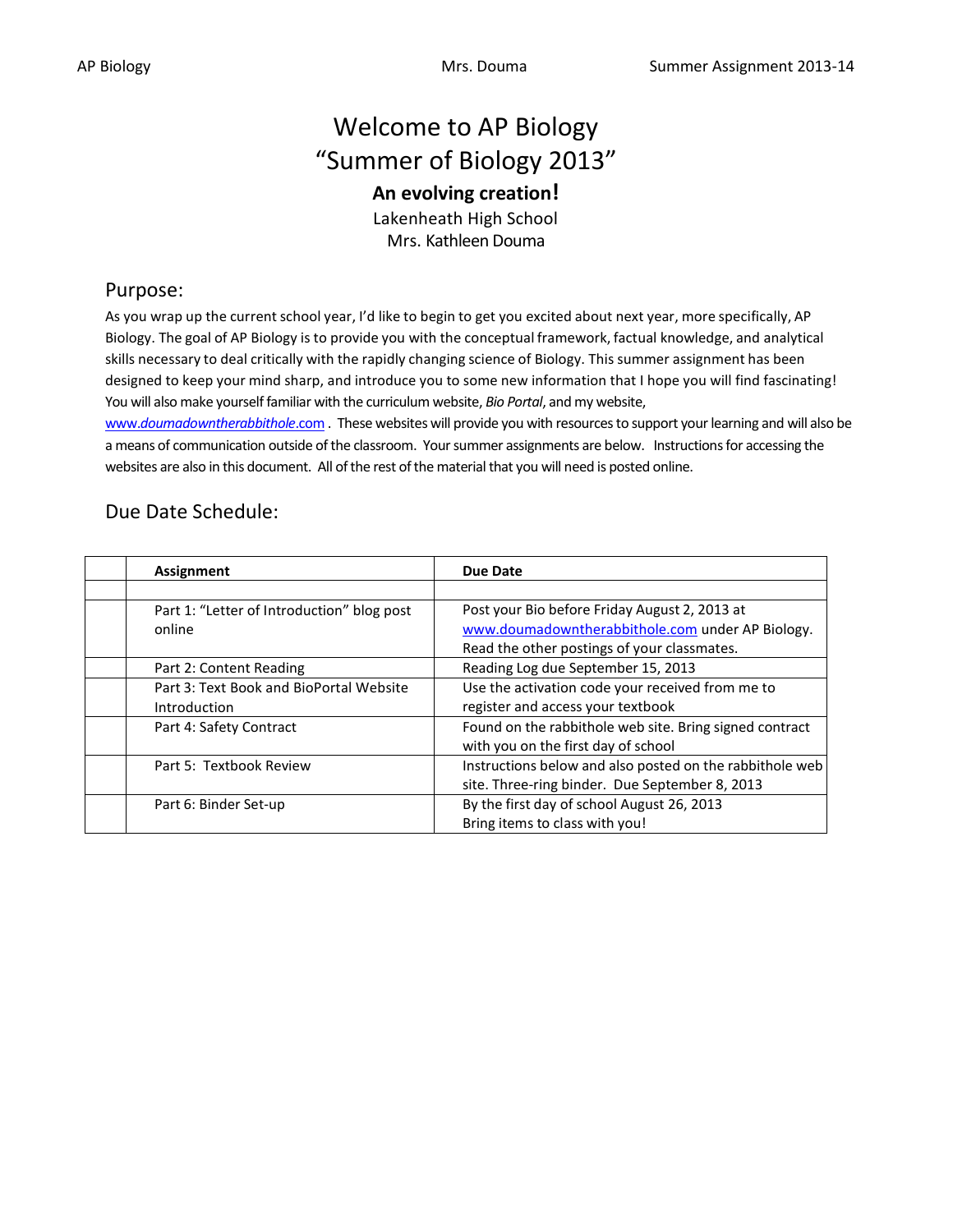# **PART 1 – LETTER OF INTRODUCTION**

#### **Welcome to AP Biology!**

We are going to spend a lot of time together next year, so it's best if we get a head start on learning a bit about you. Also we will use the Internet and the Web a lot next year for this course, so let's get used to communicating via the class website and blog posts. Your first assignmentis to successfully post your Bio (letter of introduction) to the Blog Post at [www.doumadowntherabbithole.com](http://www.doumadowntherabbithole.com/) Click on AP Biology.

Rules for writing your Bio:

- 1. Use clearly written, **complete sentences**. Do not abbreviate words like you are texting with a friend. Use **spell check**! This is a professional communication like you would have with a college professor, so let's practice for your rapidly nearing future!
- 2. Make the **Subject**: "**AP Bio: Introduction to** <**Insert Your Name Here**>"
	- a. (Do not include the quote marks or the brackets, just the words)
- 3. Begin the e-mail with a **formal salutation**, like "Mrs. Douma," or "Dear Mrs. D.,"
- 4. Now introduce yourself (your name) and tell us a little bit about yourself, like:
	- a. What do you like to do (hobbies, sports, music, interests, etc.)? Do you have a job?
	- b. Was there anything that you liked about your earlier biology class?
	- c. What was the last book you read for fun?
	- d. What are you looking forward to the most in AP Biology?
	- e. What are you most anxious about in AP Biology?
	- f. Why did you decide to enroll in AP Biology? What are your future career plans?
- 5. End the e-mail with a **formal closing**: "Cordially", "Sincerely", "Warm regards", etc., and add your name as if you signed a letter.
- 6. After you have posted your Bio, read the other entries from your classmates. You may respond to the threads if you like.
- 7. You can contact me through this website by clicking on *Mrs. Douma* under the *Introduction* tab.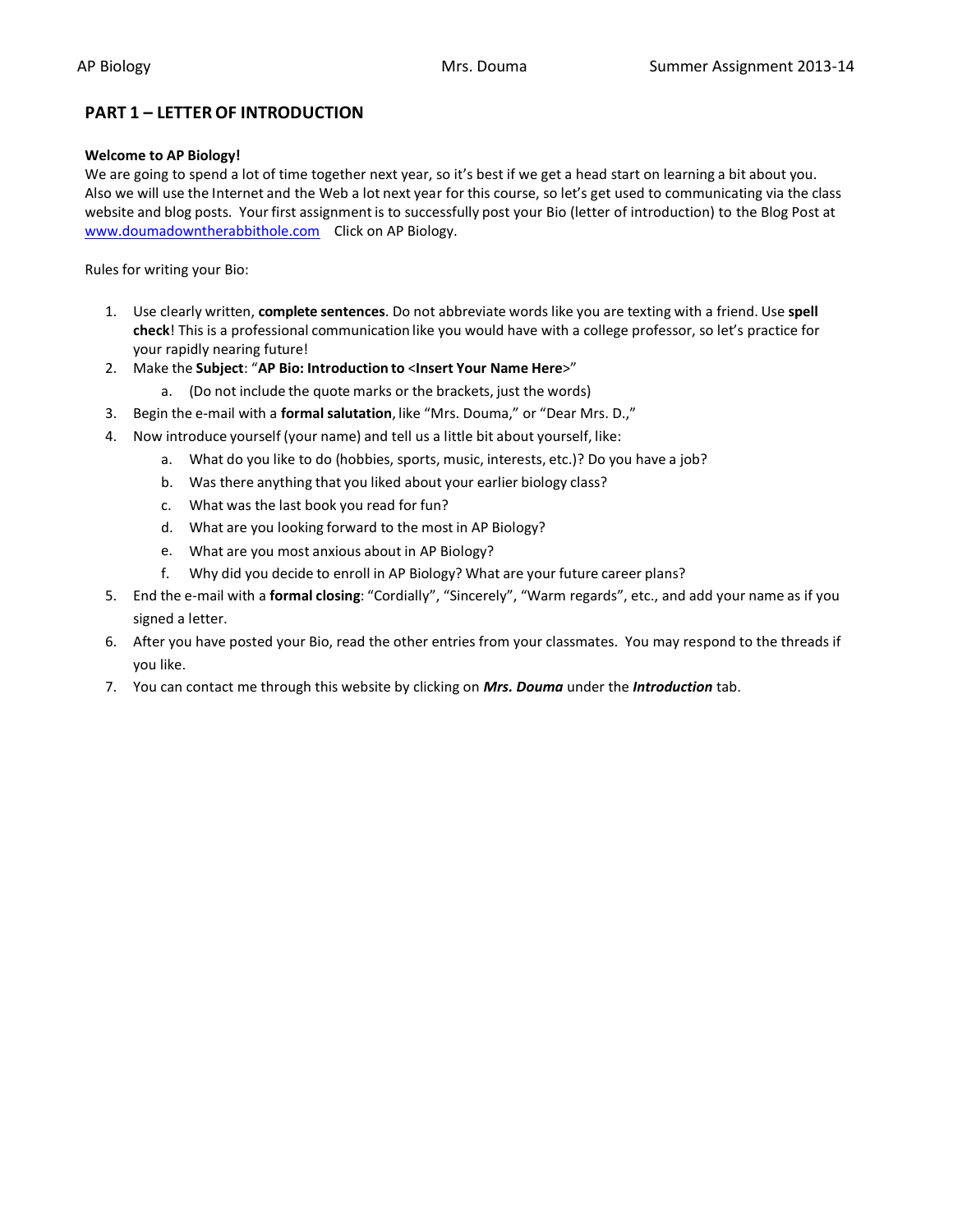# **PART 2 – CONTENT READING**

#### **Purpose:**

Perhaps the most important skill you are developing is critical thinking and writing. This skill will determine your success in college and in your future career. The next assignment is designed to help you practice and develop how to examine, interpret and analyze, and then communicate your understanding and present your ideas effectively. Analysis is the key underpinning of success in written communication. To write well from an informational, argumentative, or expressive perspective, you must use your analytical ability to focus your writing.

# **Task:**

You will read two books this summer and keep a reading journal that will be submitted and graded.

#### **Methods:**

I suggest that you purchase a journal; a composition notebook will do fine and is inexpensive. Keeping a reading log is an active way to help retain the information you read. More importantly it becomes a record that you can go back to later to access information for writing a college paper. I hope you will discover that a reading log is much more useful that underlining text passages or taking formal notes.

# **Directions:**

I'd like you to use a strategy I read about, called SPUNKI. It is an acronym for answering six questions: What part(s) do you find Surprising?, Puzzling?, Useful?, New?, Knew it already?, Interesting? By applying these prompts, you will respond personally to the material in a personally meaningful way.

For each book:

- 1. Write down the title, author, publisher and date of the book.
- 2. Journal as you read…don't wait until you have finished the book to write down your responses.
- 3. Begin all your entries with the date.
- 4. For each written response, include the chapter and page numbers/chapter.
- 5. If appropriate, quote the passage or you may summarize the content you are responding to.
- 6. Be guided by one of the prompts (SPUNKI)
- 7. Don't hesitate to note new vocabulary or questions that you may develop as a result of your reading
- 8. When you have completed the book, summarize your overall reaction in a paragraph: Did the book may a personal connection? How did it make you feel? Was it a good read? Would you recommend it to others? Does it prompt you to investigate further?

#### **Reading List:**



*The Immortal Life of Henrietta Lacks The Forest Unseen: A Year's* By Rebecca Skloots **Watch in Nature By Rebecca** Skloots **Watch in Nature** 



By David George Haskell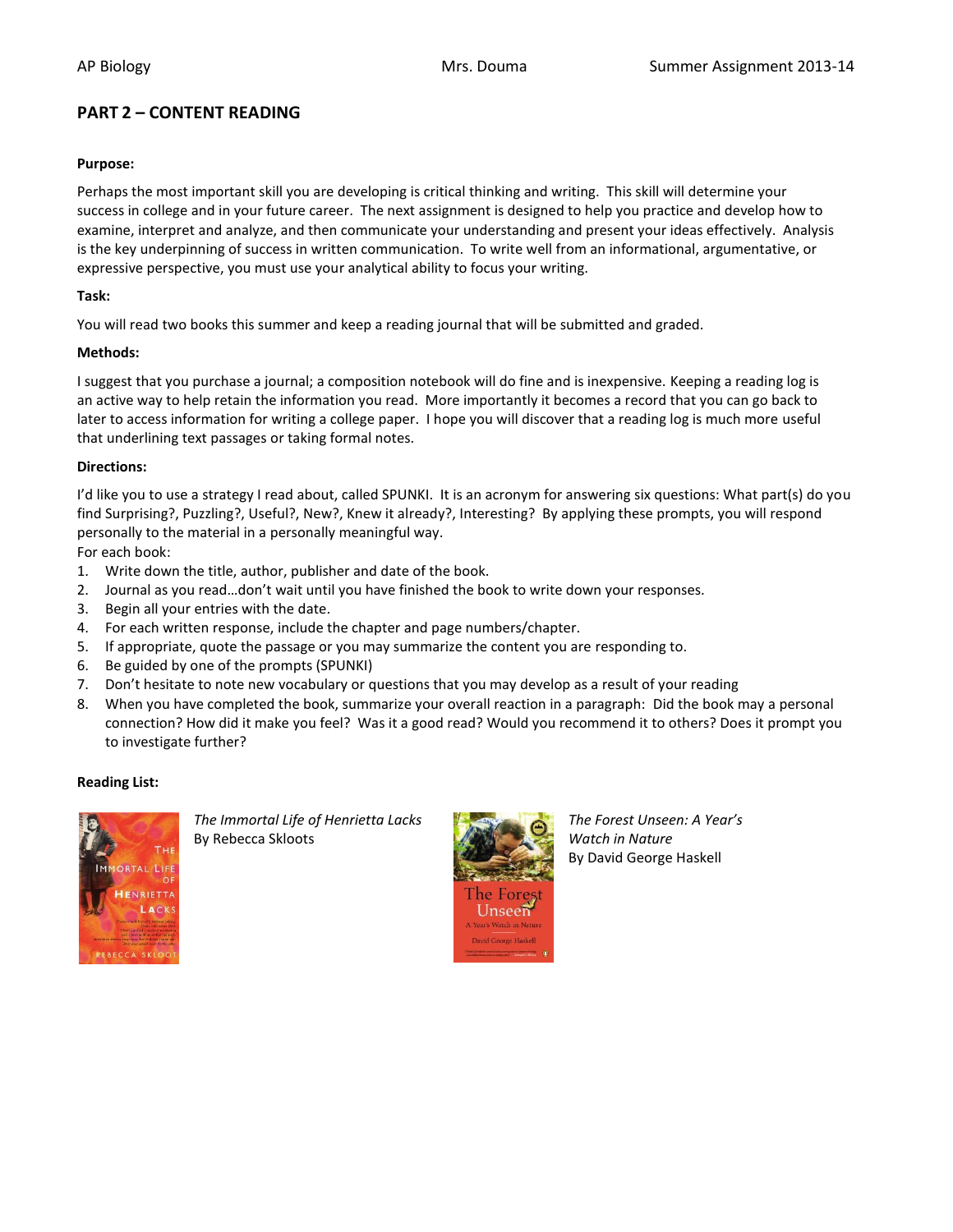# **PART 3 – Principles of Life: Textbook and Website Introduction**

Go to the website[: www.doumadowntherabbithole.com](http://www.doumadowntherabbithole.com/) and click on *AP Biology*. You will find a *student user guide* on how to register and use the BioPortal website. The registration link is in the user guide. You will find your textbook there as an e-text. Familiarize yourself with the curriculum resources on this site.

# **PART 4 – Safety Contract**

Go to the website: [www.doumadowntherabbithole.com](http://www.doumadowntherabbithole.com/) and click on AP Biology. You will find a safety contract that you will need to print and read. Sign this contract and have your parents sign it as well. Bring it with you on the first day of school.

# **PART 5 – Principles of Life: Review**

This assignment is long but not really difficult. The answers can be found in the text (mainly), in other resources, and/or online. What you get out of this class will be based on what you are willing to put into the class. Students who have performed the most successfully on the AP exam are those students who are willing to work steadily throughout the summer and school year and who are willing to work independently. There isn't time to thoroughly cover all necessary topics in class alone, so outside work is a necessity.

This part of your summer assignment should be placed in a **one-inch diameter three-ring notebook** with tabbed and labeled dividers separating each of the eight parts. You should type all of the questions and write your answers, **by hand**, below the questions. DO NOT PUT THE QUESTIONS ON ONE PAGE AND THE ANSWERS ON ANOTHER PAGE. An electronic copy of the assignment is available on the website: [www.doumadowntherabbithole.com](http://www.doumadowntherabbithole.com/) . (**Suggestion: look over the questions first and estimate the amount of space that you will need for each answer. Then, insert spaces between the questions before you print them.)** Write neatly; if I can't read your writing I can't give you credit for your answers.

#### **Additional Information:**

Start the summer assignment early and do not try to do the whole project at one time! A better strategy is to do smaller parts of the project over a longer period of time. You should get in the habit now of spending some time each day on AP Biology.

#### **Grading rubric:**

Sections will be scored as shown on the rubric. You will earn points for detail, completeness, and depth of thought. To earn the full points, you will need to have adequately addressed all parts of each question.

# *Please print the grading rubric and use it as the title page for your notebook. I will not grade your notebook without this page.*

Proper format includes the following:

- Notebook and dividers as described above
- rubric in front
- typed questions with **hand-written** answers
- All questions and answers presented in numerical order within each section
- Neatness

The major purpose of this summer assignment is to familiarize you with your textbook and other relevant resources that you may be using throughout the year and to review basics that you learned in high school biology class. This book contains a LOT of information. We will not be covering EVERYTHING in the book so don't get overwhelmed as you work your way through the text.

Do a good job on this assignment. The grade can be a **big boost** to your first quarter grade and it will also be a good review foundation for some of the difficult concepts to come.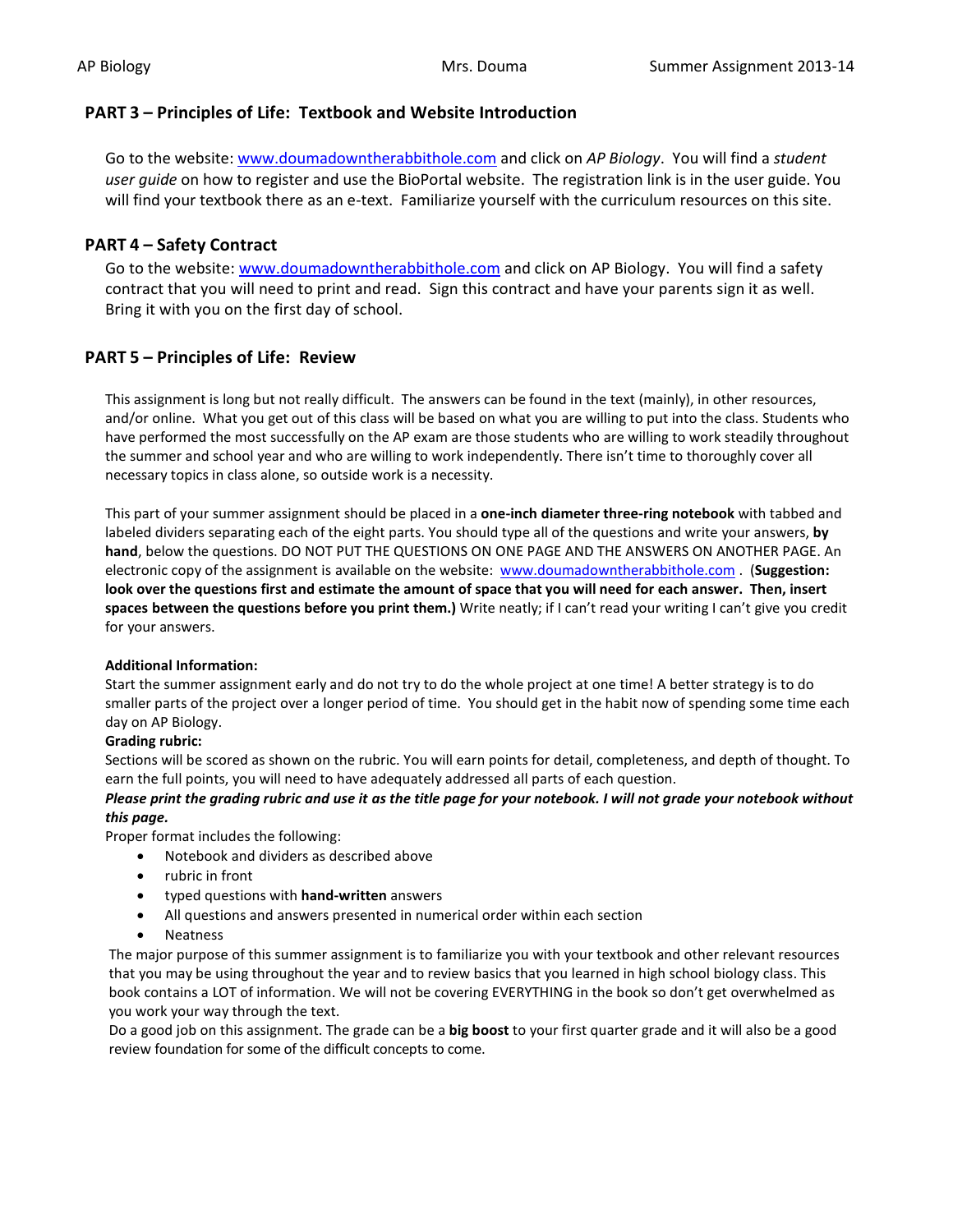# **AP Biology Book Review Summer 2013 Grading Rubric**

| Units                                        | <b>Comments</b> | Points<br>Possible | Points<br>Earned |
|----------------------------------------------|-----------------|--------------------|------------------|
| <b>Principles of</b><br>Life                 |                 | 20                 |                  |
| Unit 1<br>Cells                              |                 | 60                 |                  |
| Unit 2<br>Genetics                           |                 | 60                 |                  |
| Unit 3<br>Evolution                          |                 | 30                 |                  |
| Unit 4<br><b>Diversity</b>                   |                 | 50                 |                  |
| Unit 5<br><b>Plant Form</b><br>and Function  |                 | $10\,$             |                  |
| Unit 6<br><b>Animal Form</b><br>and Function |                 | $20\,$             |                  |
| Unit 7<br><b>Ecology</b>                     |                 | $10\,$             |                  |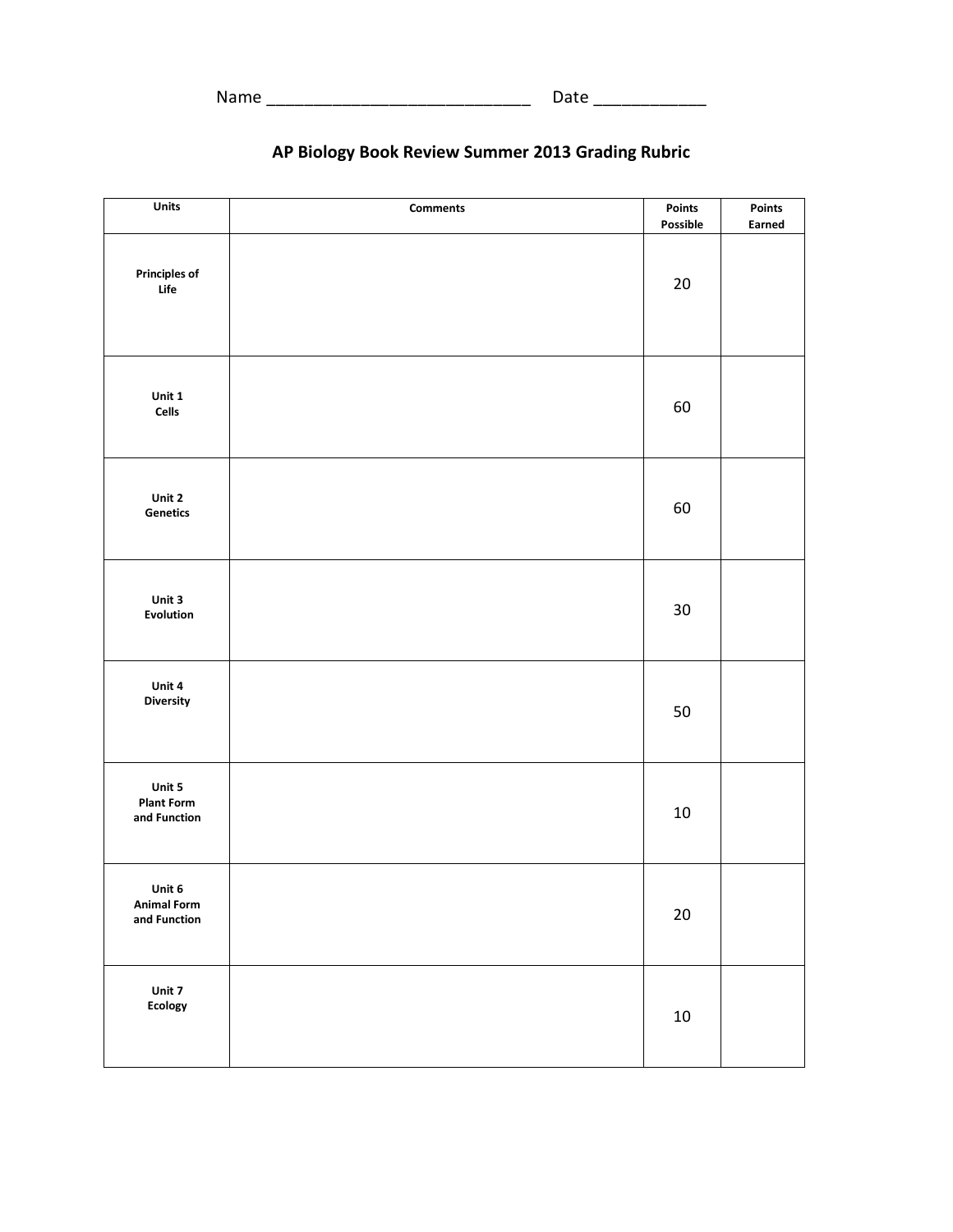#### **Part I – Principles of Life (START EACH UNIT ON A NEW PAGE)**

- 1. Write the key concepts listed at the beginning of the chapter (always included the concept number). For each concept, write a SHORT supporting paragraph with examples to support each statement.
- 2. Do the web activities on the BioPortal.

#### **Unit 1 - Cells**

- 1. Chapter 2 Write the key concepts from chapter 2 (don't forget the concept number)
	- a. Use illustrations to describe how the structure of a water molecule allows it to form hydrogen bonds with other water molecules.
	- b. Use illustration to describe electron behavior in ionic, covalent and hydrogen bonds. Which is strongest and why?
	- c. We are called "carbon-based life-forms." What about the carbon atom makes it an ideal atom to form the "backbone" or skeleton for most biological compounds?
	- d. What are functional groups? Create a chart and draw each of the 7 functional groups; alongside write out the properties of each group and describe what type of molecule(s) contain this group. You do not have to draw an example, but take the time to understand the how these groups give properties to the molecule and how that is directly related to the functioning of the molecule
	- e. Fill in the blanks in the table below, describing the 4 main groups of organic compounds in living things.
	- f. In your own words explain the laws of thermodynamics. Connect your explanation to your understanding of the two basic types of energy and the two basic types of metabolism. This is a very important concept that is essential to understanding how life exists! Make sure you cement this block well into your foundational knowledge pyramid.

| Compound              | Carbohydrates | Lipids | Proteins | Nucleic Acids |
|-----------------------|---------------|--------|----------|---------------|
|                       |               |        |          |               |
| Elements found in all |               |        |          |               |
| members of this       |               |        |          |               |
| group                 |               |        |          |               |
|                       |               |        |          |               |
|                       |               |        |          |               |
| Major purposes        |               |        |          |               |
|                       |               |        |          |               |
|                       |               |        |          |               |
|                       |               |        |          |               |
|                       |               |        |          |               |
|                       |               |        |          |               |
|                       |               |        |          |               |
| Examples              |               |        |          |               |
|                       |               |        |          |               |
|                       |               |        |          |               |
|                       |               |        |          |               |
|                       |               |        |          |               |
|                       |               |        |          |               |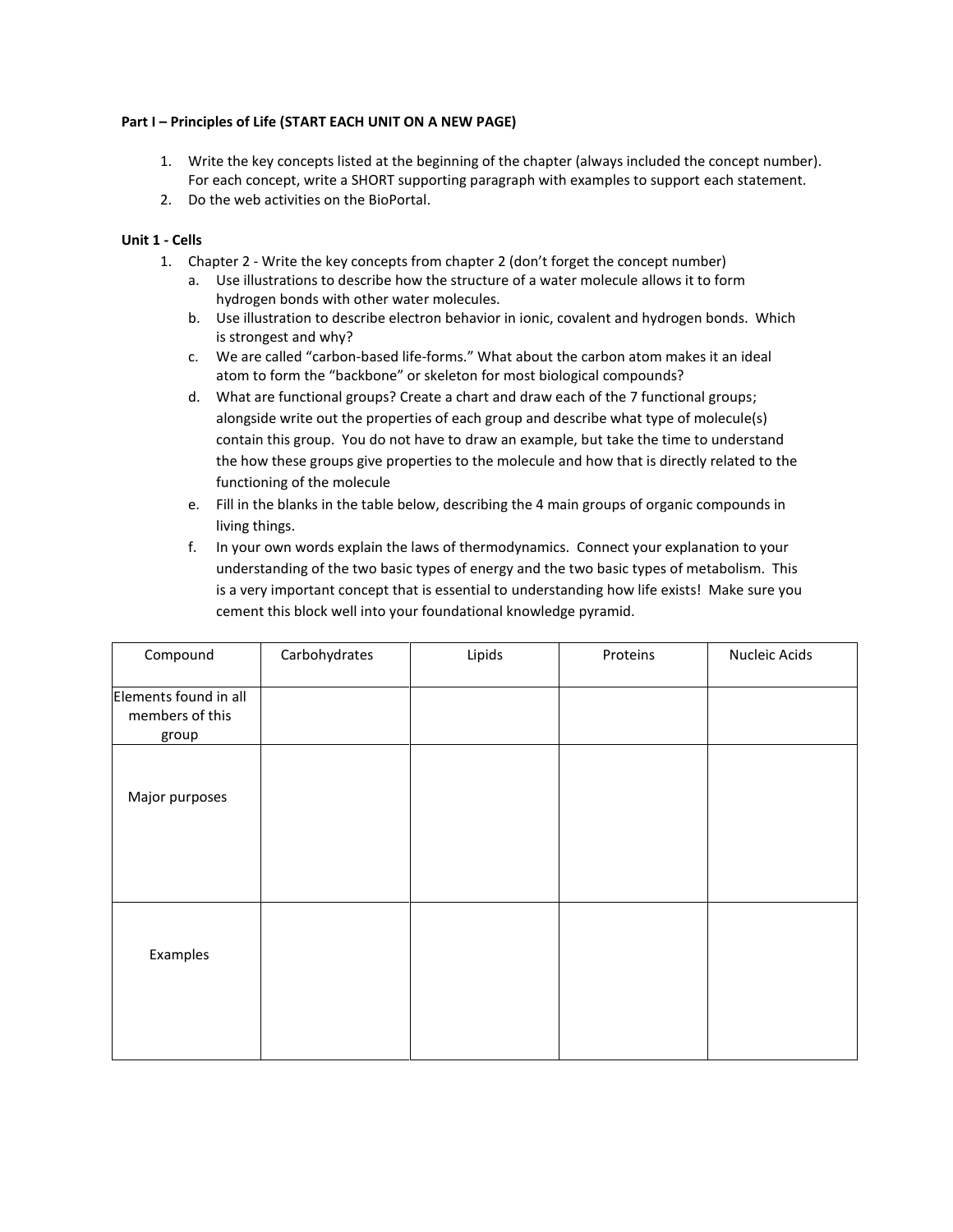- 2. Chapter 3 What is metabolism?
	- a. Draw a molecule of ATP and explain how it functions as an energy carrier. You may need to do some extra searching for this. (Skip to Chapter 6.1)
	- b. What are enzymes and how are they important in metabolism? Draw a model diagram of an enzyme functioning during a reaction. Use the terms 'substrate', 'product', 'reactants', 'active site', 'active' and 'inactive enzyme'. Explain how **"form is the basis of function".** *You will hear me use this phrase over and over this coming year. It is another "light-bulb" concept that runs through the study of life. When we study matter at a molecular level, it works because the parts function together following the chemical and physical properties that define each atom. It is a perfect organic machine.*
	- c. Draw a labeled graph showing a catalyzed and un-catalyzed chemical reaction.
	- d. Draw labeled graphs showing endergonic and exergonic reactions. Think about the energy flow. Where does the energy needed to drive the reaction come from and where does the energy released go? (Hint: go back to 4.a)
- 3. Chapter 4- Describe the similarities and differences between prokaryotic and eukaryotic cells. Then, select three eukaryotic cell organelles that you think you will enjoy studying. For each one, draw and explain the function of this organelle and tell what you find most interesting about it.
- 4. Chapter 5- Draw and label the molecular structure of the cell membrane called "the fluid mosaic model". Again, explain how "form is the basis of function.
	- a. Describe the differences between passive and active transport. For each of these types of cell transport, describe several different examples.
	- b. Draw a labeled diagram and explain the movement of water molecules during osmosis into and out of a cell. Use the terms hypotonic, isotonic, and hypertonic and include in your explanation the reason for the directional movement of the water molecules. Also, include in your explanation why the water moves, but other substances don't.
- 5. Chapter 6 Write the key concepts for Chapter 6
	- a. What is the purpose of cellular respiration? Summarize the anaerobic and aerobic metabolic pathways. Explain how oxygen provides greater efficiency in energy capture.
	- b. Use a flow chart and trace the biochemical pathway by which a carbon atom in a starch molecule can end up in a muscle protein.
	- c. Write the chemical equation for cellular respiration. Under that, write the chemical equation for photosynthesis. Explain the relationship between the two.
	- d. Photosynthesis can be described in two parts: The conversion of light energy to chemical energy, and the movement of energy from a temporary carrier to a long term storage molecule. Draw a model diagram that summarizes these two processes.
	- e. Why is photosynthesis important to life on earth?
	- f. When making wine and beer it is critical that the process occurs under anaerobic conditions. Why does fresh air inhibit the formation of alcohol by yeast cells?

# **Unit 2 - Genetics**

- 1. Chapter 7 Compare and contrast sexual and asexual reproduction and list the advantages and disadvantages of each type of reproduction.
	- a. Review an illustration of the steps of a normal eukaryotic cell cycle. Read the article at [http://www.nature.com/scitable/topicpage/cell-cycle-control-by-oncogenes-and-tumor-](http://www.nature.com/scitable/topicpage/cell-cycle-control-by-oncogenes-and-tumor-14191459)[14191459](http://www.nature.com/scitable/topicpage/cell-cycle-control-by-oncogenes-and-tumor-14191459) Then, describe how cancer and the cell cycle are related.
	- b. Explain the purpose of meiosis. Compare and contrast meiosis and mitosis. Explain the importance of crossing over and independent assortment.
- 2. Chapter 8 Explain how Mendel developed his two laws of heredity and relate those laws to the current 'Chromosome theory of inheritance'.
	- a. Describe a eukaryotic chromosome. How is it different from a prokaryotic "chromosome"?
	- b. Describe a genetic condition (such as Down Syndrome) that can result when chromosomes don't separate correctly during meiosis.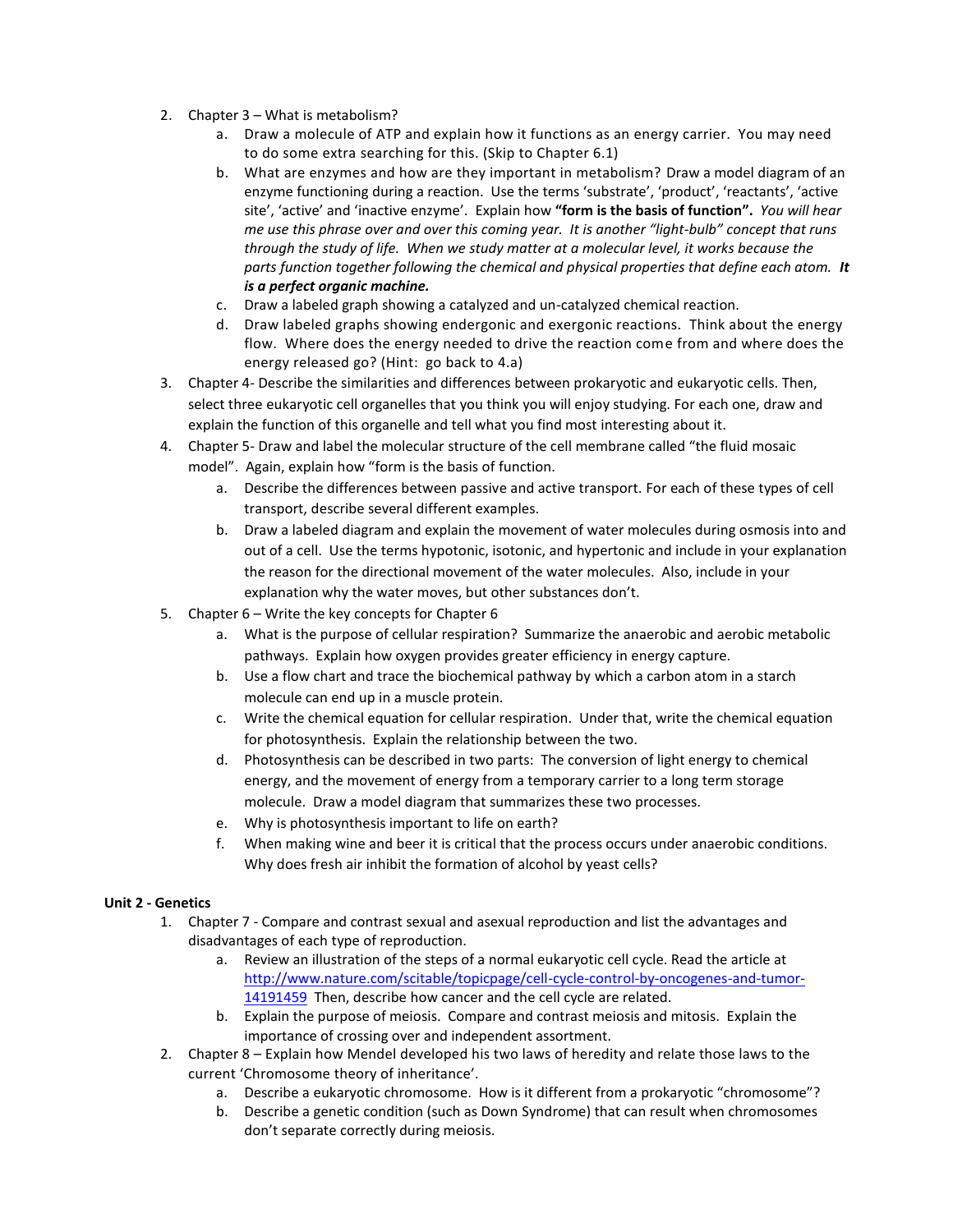- 3. Chapter 9 Draw and label model of DNA.
	- a. Describe its structure and parts.
	- b. Relate the four key features of its structure and how those features are relevant to its function. (There's that 'form is the basis of function' again!)
	- c. What is the role of DNA in living things?
	- d. Explain what is meant by 'semiconservative replication'. Why is this important?
	- e. What is a mutation? Describe mutations in terms of the effect on the phenotype. Then, explain the difference between a point mutation and a chromosomal mutation. Describe (using a picture if you wish) the four types of chromosomal mutations.
- 4. Chapter 10 Describe the relationship between genes and proteins.
	- a. Compare and contrast the structures and functions of DNA and RNA.
- 5. Chapter 12 What is genome sequencing? This is the newest technology in the area of bio science. Write a short essay on the applications of this technology.
- 6. Chapter 14 Explain what is meant by the key concept 14.1: development involves distinct but overlapping processes.
	- a. Describe how mammals can be cloned. (You might want to check out the website: <http://learn.genetics.utah.edu/content/tech/cloning/> )
	- b. So far, humans have not been successfully cloned. Do you think we should try to clone humans? Defend your position.

# **Unit 3 - Evolution**

- 1. Chapter 15 This is the introductory chapter for the evolution unit. Look through the topics covered in this chapter and describe the ones that you think will be most interesting to study. Explain your choices.
- 2. Chapter 16 What is phylogeny and how is it used
- 3. Chapter 17 What is the biological species concept?
	- a. **Briefly** discuss speciation and how is occurs. (just a summary…we will study this in detail later in the year)
	- b. Reproductive isolation is one of the major processes that keeps species separate from each other. Distinguish between pre-zygotic and post-zygotic barriers that contribute to reproductive isolation and provide an example of each.

#### **Unit 4 - Diversity**

- 1. Chapter 19 Why were all prokaryotes once considered "equal" and what findings led to the establishment of Bacteria and Archaea as separate domains?
	- a. How do we classify bacteria?
	- b. What is a virus? Why is it not classified as a living organism?
- 2. Chapter 20 Describe how scientists think the first eukaryotic cells were formed (endosymbiosis theory).
	- a. Protists are the most nutritionally diverse of all eukaryotic organisms. Describe some of the methods by which different protists get their food? Read through the chapter to get an idea about the great diversity of this group.
- 3. Chapter 21 Members of the plant kingdom range from very simple to very complex organisms. Order these groups of plants from simplest to most complex and give a brief description of each group as well as at least one example of each group: angiosperm, bryophyte, gymnosperm, chlorophyte, lycophyte
- 4. Chapter 22 Fungi are heterotrophs that feed by absorption and they are very important to humans. Name and describe 2 types of pathogenic fungi and 2 beneficial uses of fungi.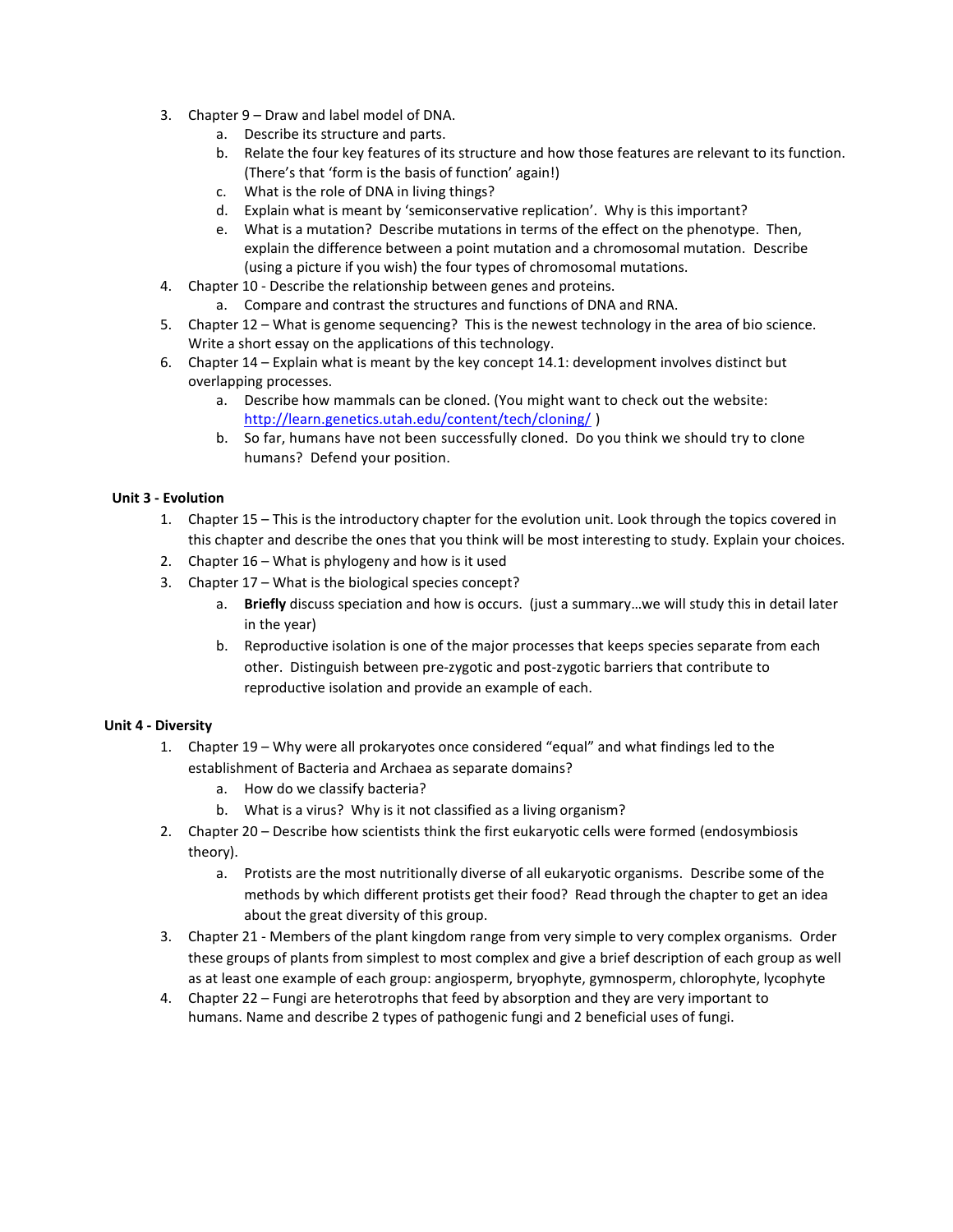- 5. Chapter 23 Describe the concept of "animal" –briefly mention nutritional mode, cell structure and specialization, reproduction and development.
	- a. What is an invertebrate animal? If you had to be locked in a room with an invertebrate, which phylum would you MOST like to be with and which phylum would you LEAST like to be with? Justify your selections.
	- b. You are a vertebrate animal in the class Mammalia. If you could be any other type of nonmammalian vertebrate animal, what would you be? Explain why.
	- c. A number of characteristics distinguish humans from other hominids. Describe these characteristics.

#### **Unit 5 – Plant Form and Function**

1. Chapter 24-28 - Look through these 4 chapters and find TWO concepts that you think you will enjoy studying. Briefly describe this concept and explain why it appeals to you. (only 2 – not 2 per chapter!)

# **Unit 6 – Animal Form and Function**

1. Chapter  $29 - 41 -$  Look through these chapters (during the year, we will cover some parts of these chapters but not all.) Select FOUR chapters that you think you will most enjoy studying. For each chapter, briefly describe the purposes and major structures of the body systems featured. Also, describe what it is about these particular chapters that appeals to you.

# **Unit 7 - Ecology**

1. Chapter 42 - 46 – Ecology is the study of interactions between organisms and the environment. These interactions are critical to life. Look through each chapter and list the single concept within each chapter that you think is the most important concept in the chapter (for each chapter, write the concept and the concept number).

#### **Part II – Big Ideas in Biology**

You have just finished looking through your entire textbook. There are four major themes running through this textbook. For each of the Chapters you reviewed think about how it is related to the big ideas. Under each big idea, list each chapter that you think contains topics that exemplify that big idea. Write a specific, justification for why you think these particular chapters should be included under that big idea. You do not need to write a justification for each individual chapter, but summarize why you chose that group of chapters and cite a few specific examples. You may find that a chapter goes with more than one big idea.

**Big Idea 1: The process of evolution drivesthe diversity and unity of life.** Evolution is a change in the genetic makeup of a population over time, with natural selection its major driving mechanism.

# **Big Idea 2**: **Biological systems utilize free energy and molecular building blocks to grow, to reproduce and to maintain dynamic homeostasis.**

**Big Idea 3: Living systemsstore, retrieve, transmit and respond to information essentialto life processes.**  Genetic information provides for continuity of life and, in most cases, this information is passed from parent to offspring via DNA.

**Big Idea 4: Biological systemsinteract, and these systemsand their interactions possess complex properties.** All biological systems are composed of parts that interact with each other. These interactions result in characteristics not found in the individual parts alone. In other words, "the whole is greater than the sum of its parts."